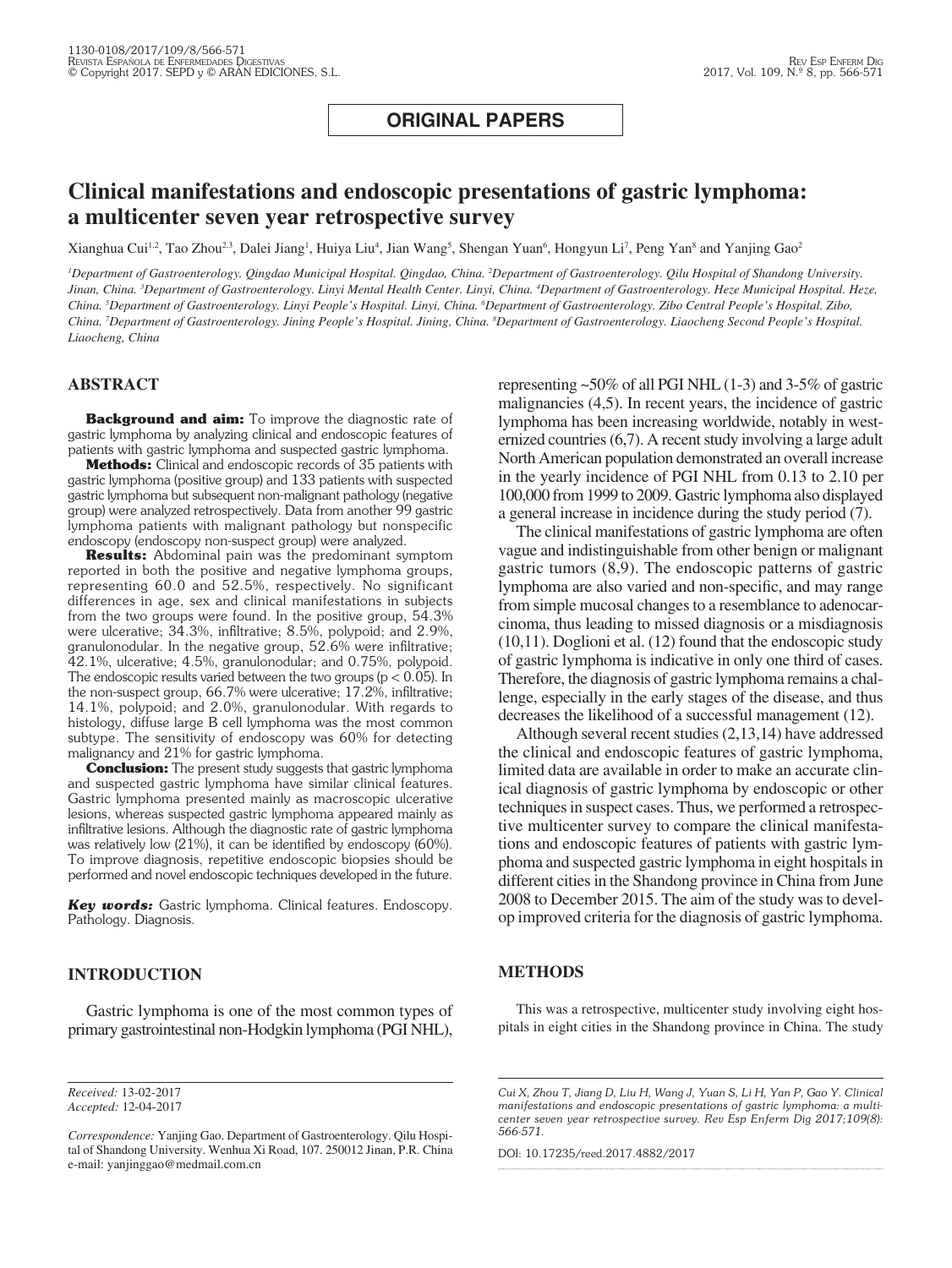was approved by the Ethics Committee of the Shandong University Qi-Lu Hospital and followed standard ethical guidelines.

A total of 267 patients were identified between 2008 and 2015, and their relevant clinical, endoscopic and pathologic data were analyzed. Patients with an uncertain diagnosis or < 18 years of age at diagnosis were excluded from the study. Subjects included those with gastric lymphoma diagnosed by endoscopy (endoscopy suspected group,  $n = 168$ ) and those who had pathologically confirmed gastric lymphoma which was not suspected by endoscopy (endoscopy non-suspected group,  $n = 99$ ).

For endoscopic assessment, the predominant endoscopic pattern, texture and tumor site of each subject were retrieved and carefully evaluated. The endoscopic pattern was classified as ulcerative (single, multiple, and diffuse), polypoid, granulonodular or infiltrative (distortion, thickening mucosal folds and poor peristalsis) (15) (Fig. 1).

For histological assessment, each biopsy was immunohistochemically stained for CD20 and CD3 and diagnosed by an experienced pathologist according to the 4<sup>th</sup> edition of the World Health Organization (WHO) criteria (14). Furthermore, additional staining for CD10, CD30, CD43, CD79a, CK19, bcl-2, and Ki-67 (12) were performed in selected cases.

The participating centers and the number of cases for each center were as follows: Qilu Hospital of Shandong University, Jinan city (87 and 58 cases); Linyi People's Hospital, Linyi city (38 and 12 cases); Qingdao Municipal Hospital, Qingdao city (17 and nine cases); Zibo Central People's Hospital, Zibo city (12 and five cases); Jining People's Hospital, Jining city (five and seven cases); Binzhou People's Hospital, Binzhou city (five and two cases); Heze Municipal Hospital, Heze city (three and zero cases); and Liaocheng People's Hospital, Liaocheng city (one and six cases).

#### **Statistical analysis**

The Student's t-test was applied for paired observations or the Chi-squared test as appropriate. All statistical analyses were performed using the SPSS statistical software (version 18.0; SPSS Inc., Chicago, IL, USA) with a statistical significance level set at  $p < 0.05$ .



Fig. 1. Endoscopic patterns. A. Ulcerative type. B. Polypoid type. C. Granulonodular type. D. Infiltrative type.

## **RESULTS**

#### **Clinical characteristics**

In total, 168 patients had suspected gastric lymphoma by endoscopy, the pathology was conformed in 35 patients (positive subgroup) and 133 patients had a non-confirmed pathology (negative subgroup). The endoscopy suspected group was comprised of 101 males and 67 females and the male to female ratio was 1.51 to 1. The mean age at diagnosis was 52.1 (range, 19 to 80), and 90% of cases were over 40 years of age. The positive subgroup was comprised of 20 males and 15 females with a mean age of 52.5 (range, 23 to 80). The negative subgroup consisted of 81 males and 52 females and the male to female ratio was 1.56 to 1. The average age at diagnosis was 52.0 (range, 19 to 80) (Table 1). There was no significant difference between the age and sex distribution in the two subgroups  $(p > 0.05)$  (Table 1).

Abdominal pain or discomfort was the predominant symptom in both subgroups, representing 60.0% (15/25) and 52.5% (53/101) of cases, respectively. Dyspepsia or bloating were less frequently reported and were present in 16.0% (4/25) and 17.8% (18/101) of cases, respectively. Weight loss and heartburn had a similar occurrence in both groups, whereas gastrointestinal bleeding was rarely

| Table 1. Clinical characteristics of patients |
|-----------------------------------------------|
| in the endoscopy suspected group              |

|                                | Endoscopy suspected<br>group |           | р     |
|--------------------------------|------------------------------|-----------|-------|
| Clinical characteristic        | Positive                     | Negative  | value |
|                                | group                        | group     |       |
| No.                            | 35                           | 133       |       |
| Gender (n, %)                  |                              |           |       |
| Male                           | 20                           | 81 (60.9) | 0.948 |
| < 40                           | 4(20.0)                      | 12(9.0)   |       |
| $40 - 49$                      | 3(15.0)                      | 17(12.8)  |       |
| 50-59                          | 8(40.0)                      | 28(21.1)  |       |
| 60-69                          | 4(20.0)                      | 19 (14.3) |       |
| $\geq 70$                      | 1(5.0)                       | 5(3.8)    |       |
| Female                         | 15                           | 52 (39.1) | 0.839 |
| < 40                           | 3(20.0)                      | 14 (26.9) |       |
| $40 - 49$                      | 4(26.7)                      | 10(19.2)  |       |
| 50-59                          | 2(13.3)                      | 7(13.5)   |       |
| 60-69                          | 2(13.3)                      | 12(23.1)  |       |
| $\geq 70$                      | 4(26.7)                      | 9(17.3)   |       |
| Age (years)                    |                              |           |       |
| Mean                           | 52.5                         | 52.0      | 0.862 |
| Range                          | 23-80                        | 19-80     |       |
| Clinical symptoms/signs (n, %) | 25                           | 101       | 0.988 |
| Abdominal pain/discomfort      | 15 (60.0)                    | 53 (52.5) |       |
| Dyspepsia/bloating             | 4(16.0)                      | 18 (17.8) |       |
| Weight loss                    | 3(12.0)                      | 12 (11.9) |       |
| Heartburn                      | 2(8.0)                       | 10(9.9)   |       |
| Gastrointestinal bleeding      | 1(4.0)                       | 8(7.9)    |       |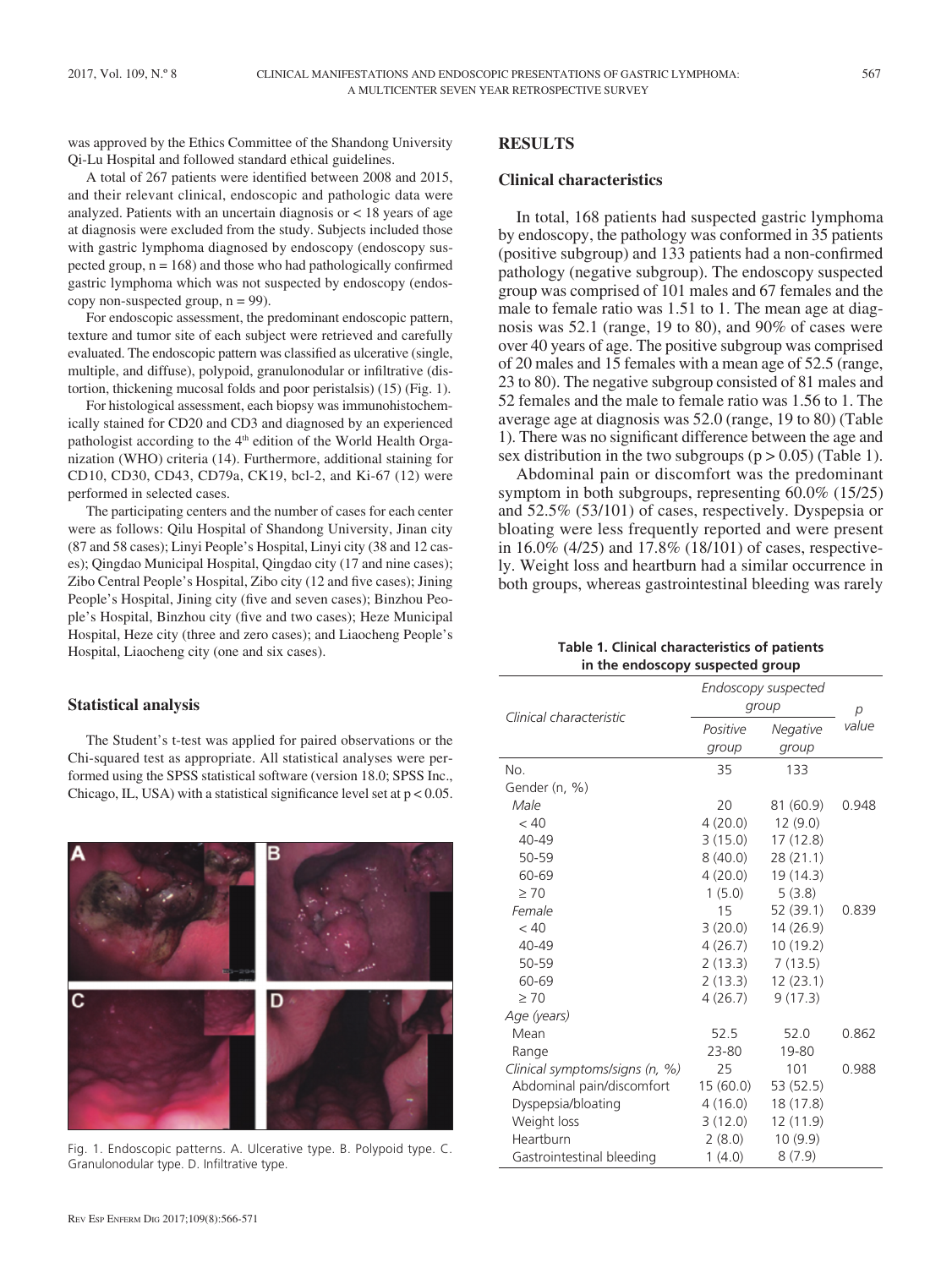present in both groups. There was no significant difference in the clinical manifestations in the two groups  $(p > 0.05)$ (Table 1).

#### **Endoscopic presentations**

The endoscopic characteristics, including gross endoscopic patterns, texture and predominant involvement sites, of the endoscopy suspected group and the endoscopy non-suspected group are listed in tables 2 and 3.

#### *Endoscopy suspected group*

In the positive subgroup, the most common endoscopic pattern was the ulcerative type in 19 (54.3%) cases (single: eleven; multiple: seven; and diffuse: one) infiltrative in 12 (34.3%) cases, polypoid in three (8.5%) cases and granulonodular in one (2.9%) case. In the negative subgroup, the main endoscopic pattern was infiltrative in 52.6% (70/133), ulcerative (single: 32; multiple: 23; and diffuse: one) in 42.1% (56/133), granulonodular in 4.5% (6/133) and polypoid in 0.75% (1/133) of cases.

With regard to the texture of biopsy specimens on endoscopic examination, the main texture was stiff in 15 cases (48.4%), crisp in eight (25.8%) cases, tenacious in

| Table 2. Endoscopic features of patients in the endoscopy |
|-----------------------------------------------------------|
| suspected group                                           |

| Endoscopy suspected group |                |                   |            |
|---------------------------|----------------|-------------------|------------|
| Endoscopic features       | Positive group | Negative<br>group | р<br>value |
| Endoscopic pattern (n, %) | 35             | 133               | 0.024      |
| Ulcerative                | 19 (54.3)      | 56 (42.1)         |            |
| Single                    | 11 (31.4)      | 32(24.1)          |            |
| Multiple                  | 7(20.0)        | 23(17.3)          |            |
| Diffuse                   | 1(2.9)         | 1(0.75)           |            |
| Polypoid                  | 3(8.5)         | 1(0.75)           |            |
| Granulonodular            | 1(2.9)         | 6(4.5)            |            |
| Infiltrative              | 12 (34.3)      | 70 (52.6)         |            |
| Texture*                  | 31             | 103               | 0.000      |
| Soft                      | 4 (12.9)       | 19 (18.5)         |            |
| Crisp                     | 8(25.8)        | 27(26.2)          |            |
| Tenacious                 | 4 (12.9)       | 44 (42.7)         |            |
| Stiff                     | 15 (48.4)      | 13(12.6)          |            |
| Predominant site          | 35             | 133               | 0.484      |
| Solitary site             | 25 (71.4)      | 86 (64.7)         |            |
| Corpus                    | 14(40.0)       | 45 (33.9)         |            |
| Antrum                    | 9(25.6)        | 26 (19.5)         |            |
| Fundus                    | 1(2.9)         | 13(9.8)           |            |
| Cardia                    | 1(2.9)         | 2(1.5)            |            |
| Multiple sites            | 10 (28.6)      | 47 (35.3)         |            |

\*The data were unavailable in four cases of the positive group and 30 cases of the negative group.

**Table 3. Endoscopic features of patients with gastric lymphoma**

| Pathology<br>Endoscopy<br>р<br>confirmed group<br>Endoscopic features<br>non-suspected<br>value<br>(positive group)<br>group<br>Endoscopic pattern<br>35<br>0.161<br>(n, 96)<br>99<br>Ulcerative<br>19 (54.3)<br>66 (66.7)<br>11(31.4)<br>45 (45.5)<br>Single<br>7(20.0)<br>13(13.1)<br>Multiple<br>Diffuse |        |        |       |
|-------------------------------------------------------------------------------------------------------------------------------------------------------------------------------------------------------------------------------------------------------------------------------------------------------------|--------|--------|-------|
|                                                                                                                                                                                                                                                                                                             |        |        |       |
|                                                                                                                                                                                                                                                                                                             |        |        |       |
|                                                                                                                                                                                                                                                                                                             |        |        |       |
|                                                                                                                                                                                                                                                                                                             |        |        |       |
|                                                                                                                                                                                                                                                                                                             |        |        |       |
|                                                                                                                                                                                                                                                                                                             |        |        |       |
|                                                                                                                                                                                                                                                                                                             | 1(2.9) | 8(8.1) |       |
| Polypoid<br>3(8.5)<br>14(14.1)                                                                                                                                                                                                                                                                              |        |        |       |
| Granulonodular<br>1(2.9)<br>2(2.0)                                                                                                                                                                                                                                                                          |        |        |       |
| Infiltrative<br>17 (17.2)<br>12(34.3)                                                                                                                                                                                                                                                                       |        |        | 0.536 |
| Texture*<br>31<br>81                                                                                                                                                                                                                                                                                        |        |        |       |
| 4(12.9)<br>Soft<br>6(7.5)                                                                                                                                                                                                                                                                                   |        |        |       |
| 8(25.8)<br>29 (35.8)<br>Crisp                                                                                                                                                                                                                                                                               |        |        |       |
| Tenacious<br>4 (12.9)<br>14(17.3)                                                                                                                                                                                                                                                                           |        |        |       |
| Stiff<br>15(48.4)<br>32 (39.4)                                                                                                                                                                                                                                                                              |        |        |       |
| Predominant site<br>35<br>99                                                                                                                                                                                                                                                                                |        |        | 0.749 |
| 25(71.4)<br>76 (76.7)<br>Solitary site                                                                                                                                                                                                                                                                      |        |        |       |
| 14(40.0)<br>38 (38.4)<br>Corpus                                                                                                                                                                                                                                                                             |        |        |       |
| 9(25.6)<br>34 (34.3)<br>Antrum                                                                                                                                                                                                                                                                              |        |        |       |
| Fundus<br>1(2.9)<br>3(3.0)                                                                                                                                                                                                                                                                                  |        |        |       |
| Cardia<br>1(2.9)<br>1(1.0)                                                                                                                                                                                                                                                                                  |        |        |       |
| Multiple sites<br>10 (28.6)<br>23 (23.3)                                                                                                                                                                                                                                                                    |        |        |       |

\*Data were unavailable in four cases of the pathology confirmed group and 17 cases of the endoscopy non-suspected group.

four (12.9%) and soft in four (12.9%) cases in the positive subgroup. In the negative subgroup, the main texture was tenacious in 44 (42.7%), crisp in 27 (26.2%), soft in 19 (18.5%) and stiff in the remaining 13 (12.6%) cases. There were significant differences in the endoscopic types and texture of the two subgroups ( $p < 0.05$ ) (Table 3).

The predominant site of lesions was frequently the corpus of the stomach in both subgroups, with 14 (40.0%) cases and 45 (33.9%) cases, respectively. Diffuse involvement was observed in ten (28.6%) and 47 (35.3%) cases, respectively. Antral involvement was noted in nine (25.6%) and 26 (19.5%) cases respectively and lesions in the cardia/ fundus were found in two (5.8%) and 15 (11.3%) cases, respectively. The distribution of sites was similar between the two subgroups  $(p > 0.05)$  (Table 3).

#### *Endoscopy non-suspected group*

The features of the endoscopy non-suspected group are detailed in table 3. With regard to the texture of biopsy specimens, the main texture was stiff in 32 (39.4%) cases, crisp in 29 (35.8%) cases, tenacious in  $14$  (17.3%) cases and soft in six (7.5%) cases. The main endoscopic pattern was ulcerative in 66.7% (66/99) (single: 45; multiple: 13; diffuse: eight), infiltrative in 17.2% (17/99), polypoid in 14.1% (14/99) and granulonodular in 2.0% (2/99) of cases.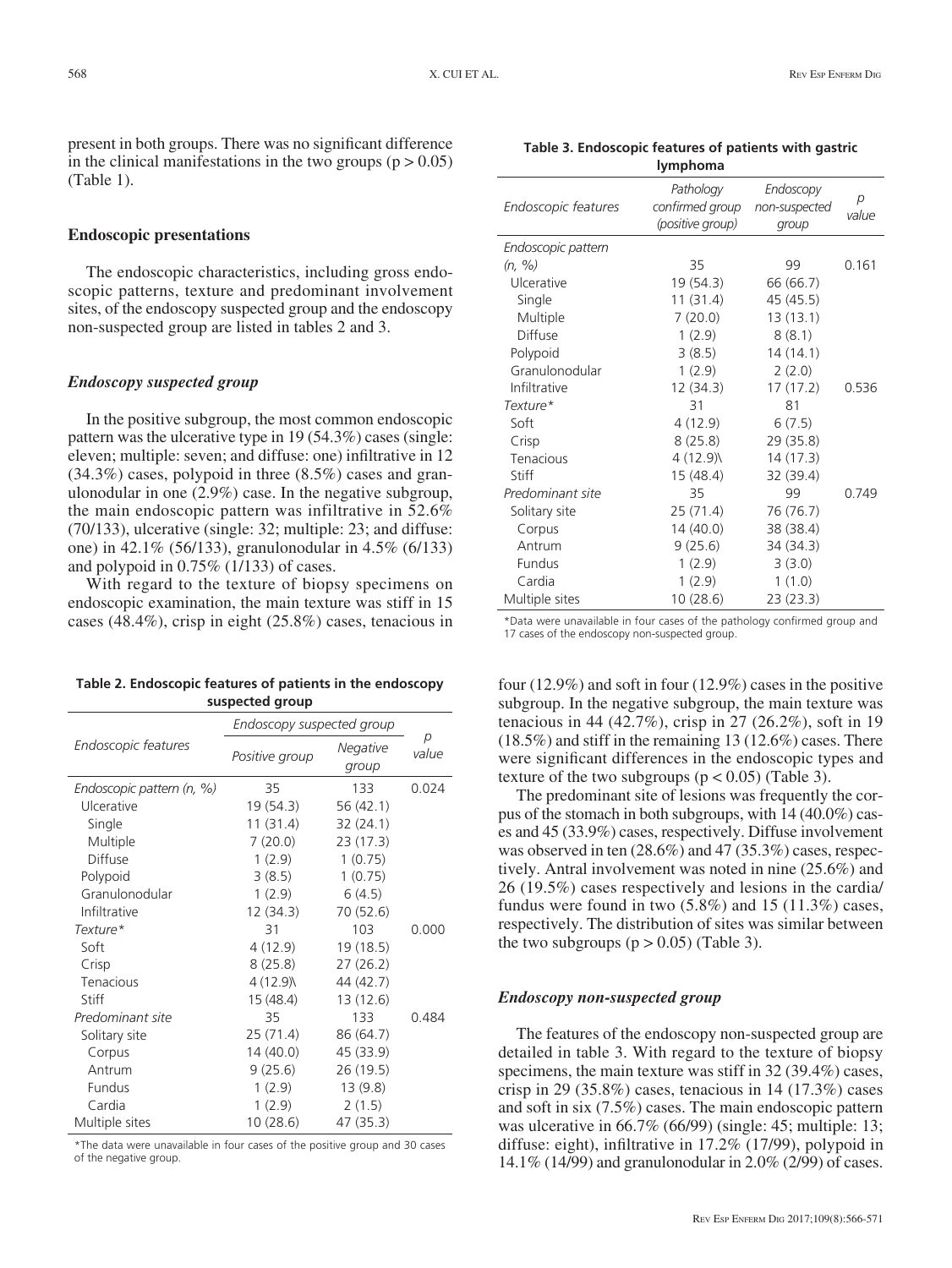The main sites involved were the corpus of the stomach in 38 (38.4%) cases, the antrum in 34 (34.3%), multiple involved sites in 23 (23.3%) and cardia/fundus in four (4.0%) cases. There were no significant differences in the endoscopic features between the endoscopy non-suspected group and pathology confirmed group (positive group)  $(p > 0.05)$ . Importantly, we found that the lesions with irregularly uplifted mucosa and a central ulceration or with multiple superficial ulcerations were often suggestive of gastric lymphoma in both samples.

#### *Histological subtype*

The histological subtypes of patients with gastric lymphoma are detailed in table 4. B cell gastric lymphoma comprised 97.1% (34/35) and 97.0% (96/99) of cases in the pathology confirmed subgroup and endoscopy non-suspect group, respectively. Among the B cell lineage, the main histological subtype was diffuse large B cell lymphoma (DLBCL) in both groups (65.8 *vs* 63.6%), followed by mucosal-associated lymphoid tissue (MALT) lymphoma (25.8 *vs* 28.3%) and other type B lymphoma (5.6 *vs* 5.1%). Furthermore, there was no significant difference in the histological subtype of gastric lymphoma patients between the two groups  $(p > 0.05)$  (Table 4).

Furthermore, the histopathology of the non-gastric lymphoma cases was evaluated in the endoscopy suspected group (Fig. 2). Chronic inflammation (63%) was the most common pathological lesion, followed by poorly differentiated adenocarcinoma (23%), signet-ring cell carcinoma (10%), well-differentiated adenocarcinoma (1%), adenoma  $(1\%)$  and others  $(2\%)$ .

## *The diagnostic sensitivity of endoscopy*

A total of 35 patients (20.8%, 35/168) in the endoscopy suspected group had a gastric lymphoma that was verified by pathological analysis. Therefore, the diagnostic sensitivity of endoscopy was only 20.8% in the study.

According to the gross morphologic appearance of the lesion, in 59 of 99 patients (60%) it was characterized as

| Table 4. Histological subtype of patients with gastric |
|--------------------------------------------------------|
| <b>lymphoma</b>                                        |

|                                  | ,,,,,,,,,,,,,,,                                  |                                     |            |
|----------------------------------|--------------------------------------------------|-------------------------------------|------------|
| Histological<br>subtype          | Pathology<br>confirmed group<br>(Positive group) | Endoscopy<br>non-suspected<br>group | р<br>value |
| B lymphoma (n %)<br><b>DLBCL</b> | 34 (97.1)<br>23 (65.8)                           | 96 (97.0)<br>63(63.6)               | 0.603      |
| MALT lymphoma<br><b>MCL</b>      | 9(25.8)<br>1(2.8)                                | 28 (28.3)<br>0(0.0)                 |            |
| Others                           | 1(2.8)                                           | 5(5.1)                              |            |
| T lymphoma (n, %)                | 1(2.8)                                           | 3(3.0)                              |            |



Fig. 2. Histological characteristics of patients in the pathology non-confirmed group (negative group).

malignant in the endoscopy non-suspect group and 32 of 99 patients (32%) were diagnosed with a gastric ulcer (with an unidentified nature). Thus, this method exhibited a sensitivity of 60% for the detection of malignancy.

## **DISCUSSION**

In this retrospective multicenter study, we compared the endoscopic presentations and clinical manifestations of patients with gastric lymphoma and suspected gastric lymphoma. We found that age, sex distribution and clinical manifestations were similar in both groups. With regard to the macroscopic pattern, subjects with gastric lymphoma had ulcerative lesions in both the pathology confirmed subgroup (positive subgroup) and the endoscopy non-suspected group. On the other hand, in the suspected gastric lymphoma group the main pattern was the infiltrative type in the pathology non-confirmed subgroup (negative subgroup).

The clinical manifestations of patients with gastric lymphoma were often obscure and non-specific. In this study, the most common symptoms were abdominal pain or discomfort (51.2%) and dyspepsia (18.4%) in both the endoscopy suspected group and the endoscopy non-suspected group. These data are consistent with other studies (13,16). In addition, most of the patients were over 40 years of age and were routinely evaluated by endoscopy.

With regard to endoscopic findings, the most common pattern of the gastric lymphoma in the pathology confirmed subgroup (positive group) and endoscopy non-suspected group was the ulcerative type. This is also consistent with several recent studies (13,16,17). Unfortunately, the main macroscopic pattern of suspected gastric lymphoma in the pathology non-suspected subgroup was the infiltrative type (49.4%) and the ulcerative type was less frequent (42.1%). The differences between the macroscopic patterns of the two subgroups may be explained by the high morbidity of gastric carcinoma in China, and thus endoscopy may be performed to identify gastric carcinoma when gastric ulcerative lesions are found. Therefore, it is important to improve the understanding of the use of endoscopic techniques for evaluating gastric lymphoma.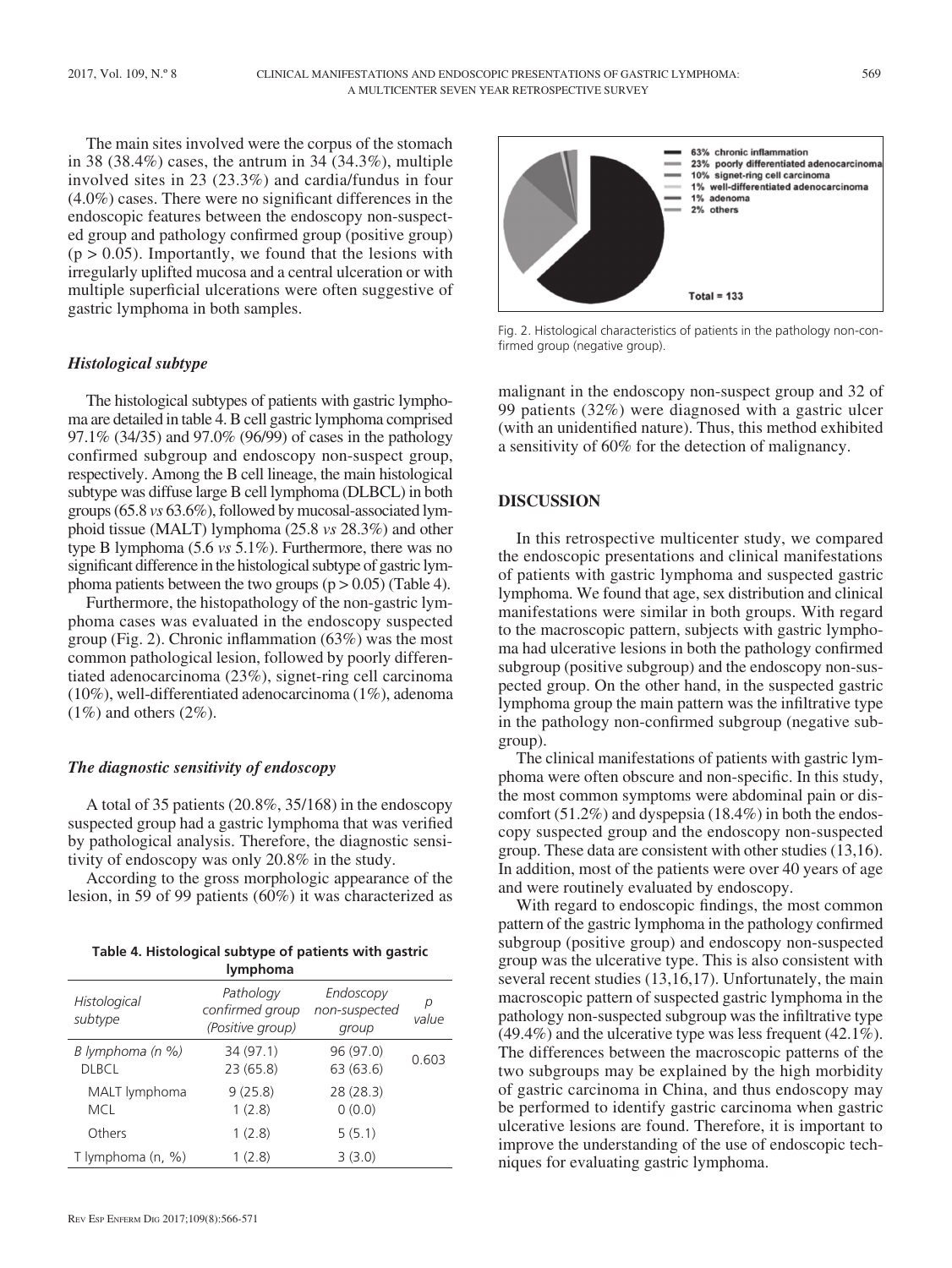Some studies indicate that large superficial ulcers with long stellate branches or irregular, protrusive lesions with central ulcerations are characteristic of lymphoma (11,14). However, several other types of ulcers such as small or penetrating ulcers may be indistinguishable from benign and carcinomatous ulcers. Furthermore, the infiltrative pattern may also be observed in benign conditions such as Menetrier's disease and in linitis plastica carcinoma (11). In addition, both types of lesions mainly occurred in the middle and distal parts of the stomach, as reported in previous studies (18). Thus the distribution of nonspecific lesions may contribute to misdiagnosis and missed diagnosis. Therefore, it is extremely difficult to obtain a correct diagnosis by endoscopy.

Endoscopy in our study showed a sensitivity of 60% for the detection of malignancy, whereas the endoscopic sensitivity declined to 20.8% for gastric lymphoma. Kelessis et al. (17) reported similar results, with a sensitivity of 61% for malignancy and only 27% for non-Hodgkin's lymphoma. This phenomenon may be caused by the submucosal growth of the lesion, necrotic material taken during biopsy, inadequate amounts of specimen or inadvertent sampling resulting from a crush (17,20).

In order to enhance the sensitivity of endoscopy, repeat biopsies are recommended. Xu et al. (20) found that obtaining repeat biopsies could improve the overall accuracy rate by 40.8%. In addition, endosonography (EUS) played a vital role in identifying gastric lymphoma and other gastric tumors. For example, infiltrative carcinoma tended to show vertical growth in the gastric wall. However, lymphoma tended to show mainly a horizontal extension (21). However, EUS is not a histological technique, and thus should be combined with endoscopic biopsy in order to avoid false negative results.

Confocal laser endomicroscopy, a technique that examines tissue histology *in vivo,* has shown very promising results for diagnosis and differential diagnosis of gastric lymphoma and may be used as an alternative to conventional biopsy (22,23). Moreover, histopathological and immunohistochemical examination is crucial for improving the diagnosis of gastric lymphoma.

With regard to the histopathological subtype of lesions, our results verified the fact that DLBCL was the most common type in patients with gastric lymphoma. The limitation of the study was its retrospective design, which can compromise data integrity and lead bias in the conclusions.

In conclusion, patients with gastric lymphoma and suspected gastric lymphoma in our study had a similar clinical manifestation. Gastric lymphoma mainly presented as macroscopic ulcerative lesions, whereas suspected gastric lymphoma mainly presented as the infiltrative type. Even though the diagnostic rate of gastric lymphoma was relatively low (21%), gastric lymphoma can usually be diagnosed by endoscopy (60%). In order to improve diagnostic sensitivity, endoscopic examinations should be combined with repetitive biopsies, and novel endoscopic techniques should be developed in the future.

#### **ACKNOWLEDGEMENTS**

The authors would like to thank the Qilu Hospital of the Shandong University and the Qingdao municipal hospital (China).

#### **REFERENCES**

- 1. Koch P, Del Valle F, Berdel WE, et al. Primary gastrointestinal non-Hodgkin's lymphoma: I. Anatomic and histologic distribution, clinical features, and survival data of 371 patients registered in the German Multicenter Study GIT NHL 01/92. J Clin Oncol 2001;19:3861-73.
- 2. Ding D, Pei W, Chen W, et al. Analysis of clinical characteristics, diagnosis, treatment and prognosis of 46 patients with primary gastrointestinal non-Hodgkin lymphoma. Mol Clin Oncol 2014;2:259-64.
- 3. Ding W, Zhao S, Wang J, et al. Gastrointestinal lymphoma in Southwest China: Subtype distribution of 1,010 cases using the WHO (2008) classification in a single institution. Acta Haematol 2016;135:21-8. DOI: 10.1159/000437130
- 4. Halme L, Mecklin JP, Juhola M, et al. Primary gastrointestinal non-Hodgkin's lymphoma. A population based study in central Finland in 1975-1993. Acta Oncol 1997;36:69-74. DOI: 10.3109/ 02841869709100736
- 5. Hahn JS, Lee S, Chong SY, et al. Eight-year experience of malignant lymphoma - Survival and prognostic factors. Yonsei Med J 1997;38:270-84. DOI: 10.3349/ymj.1997.38.5.270
- 6. Gurney KA, Cartwright RA. Increasing incidence and descriptive epidemiology of extranodal non-Hodgkin lymphoma in parts of England and Wales. Hematol J 2002;3:95-104. DOI: 10.1038/sj.thj.6200154
- 7. Howell JM, Auer-Grzesiak I, Zhang J, et al. Increasing incidence rates, distribution and histological characteristics of primary gastrointestinal non-Hodgkin lymphoma in a North American population. Can J Gastroenterol 2012;26:452-6. DOI: 10.1155/2012/480160
- 8. Fischbach W, Kestel W, Kirchner T, et al. Malignant lymphomas of the upper gastrointestinal tract. Results of a prospective study in 103 patients. Cancer 1992;70:1075-80. DOI: 10.1002/1097- 0142(19920901)70:5<1075:: AID-CNCR2820700511>3.0.CO;2-1
- 9. Taal BG, Burgers JM, Van Heerde P, et al. The clinical spectrum and treatment of primary non-Hodgkin's lymphoma of the stomach. Ann Oncol 1993;4:839-46.
- 10. Tursi A, Papa A, Cammarota G, et al. The role of endoscopy in the diagnosis and follow-up of low-grade gastric mucosa-associated lymphoid tissue lymphoma. J Clin Gastroenterol 1997;25:496-8. DOI: 10.1097/00004836-199710000-00002
- 11. Taal BG, Boot H, Van Heerde P, et al. Primary non-Hodgkin lymphoma of the stomach: Endoscopic pattern and prognosis in low versus high grade malignancy in relation to the MALT concept. Gut 1996;39:556- 61. DOI: 10.1136/gut.39.4.556
- 12. Doglioni C, Ponzoni M, Ferreri AJ, et al. Gastric lymphoma: The histology report. Dig Liver Dis 2011;43(Suppl 4):S310-S8. DOI: 10.1016/ S1590-8658(11)60587-2
- 13. Andriani A, Zullo A, Di Raimondo F, et al. Clinical and endoscopic presentation of primary gastric lymphoma: A multicentre study. Aliment Pharmacol Ther 2006;23:721-6. DOI: 10.1111/j.1365- 2036.2006.02826.x
- 14. Rotaru I, Ciurea T, Foarfa C, et al. The diagnostic characteristics of a group of patients with primary gastric lymphoma: Macroscopic, histopathological and immunohistochemical aspects. Rom J Morphol Embryol 2012;53:343-50.
- 15. Al MI. Endoscopic features of primary upper gastrointestinal lymphoma. J Clin Gastroenterol 1994;19:69-73,73-4.
- 16. Radic-Kristo D, Planinc-Peraica A, Ostojic S, et al. Primary gastrointestinal non-Hodgkin lymphoma in adults: Clinicopathologic and survival characteristics. Coll Antropol 2010;34:413-7.
- 17. Kelessis NG, Vassilopoulos PP, Tsamakidis KG, et al. Is gastroscopy still a valid diagnostic tool in detecting gastric MALT lymphomas? A dilemma beyond the eye. Mucosa-associated lymphoid tissue. Surg Endosc 2003;17:469-74.